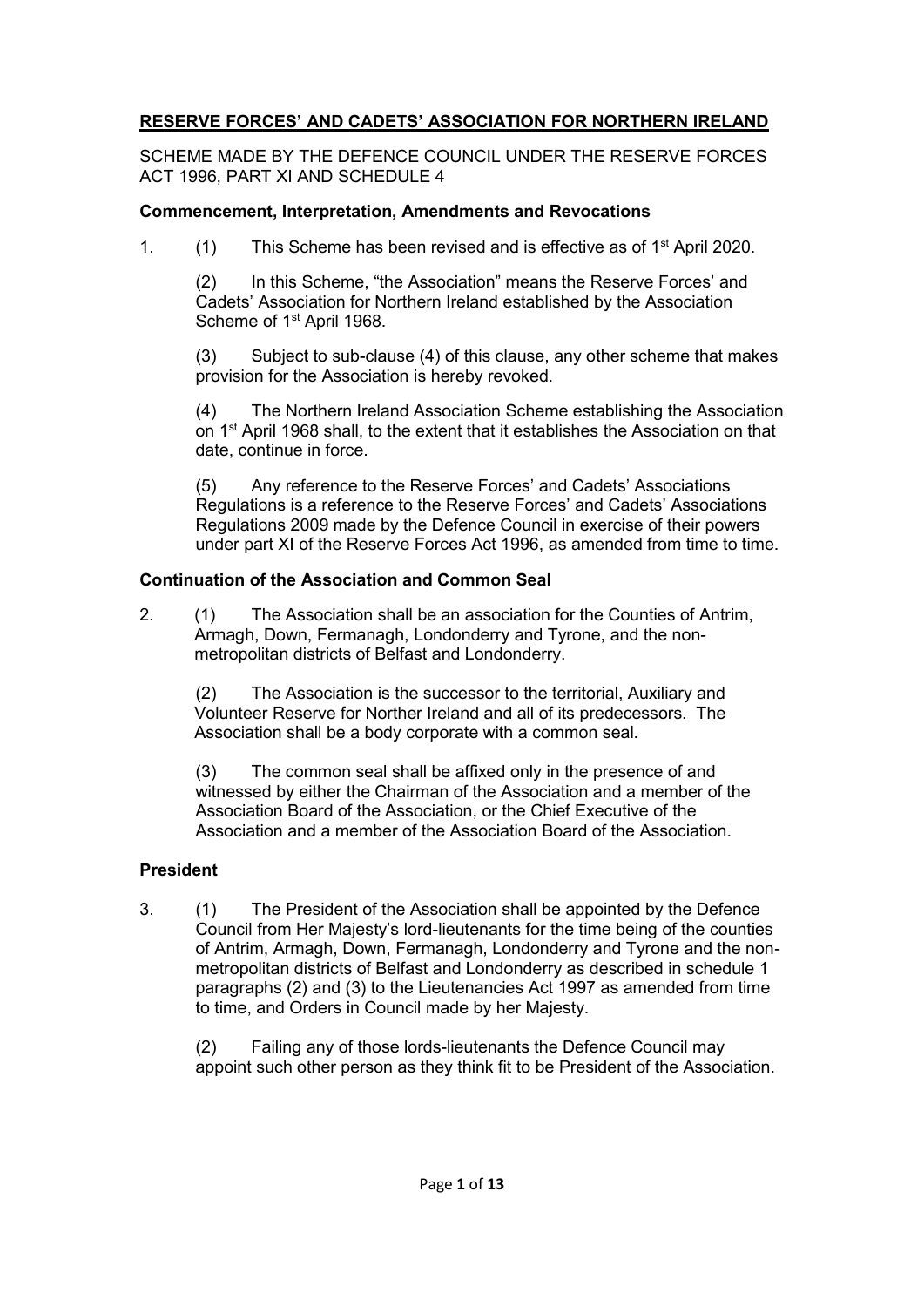### **Vice-Presidents**

4. The Defence Council shall appoint Her Majesty's lord-lieutenants for the time being of the areas covered by the Scheme, listed at paragraph 3(1) above, who are not at the time President of the Association and are willing to act as Vice-Presidents of the Association, to be Vice-Presidents of the Association.

### **Number of Members**

5. (1) The Association shall consist of the President, Vice-Presidents and not more than one hundred and twenty five members. Members are to be drawn from as wide a base as possible, as part of a continuous effort to achieve progressively greater diversity of Association membership and to achieve broad representation of the regional community.

(2) Members shall be appointed strictly in accordance with the process and procedures outlined in the Reserve Forces' and Cadets' Association Regulations and in particular those appended as Schedule 1 of this Scheme.

(3) Membership of the Association shall be as follows:

(a) Not more than eleven persons shall be naval members (which in this Scheme means persons appointed under the provisions of subclause (1) of clause 6).

(b) Not more than two persons shall be marine members (which in this Scheme means persons appointed under the provision of subclause (2) of clause 6).

(c) Not more than fifty three persons shall be military members (which in this Scheme means persons appointed under the provisions of sub-clause (3) of clause 6).

(d) Not more than six persons shall be air force members (which in this Scheme means persons appointed under the provision of sub-clause (4) of clause 6).

(e) Not more than five persons shall be cadet force members (which in this Scheme means persons under the provisions of clause 7).

(f) Not more than forty two persons shall be representative members (which in this Scheme means persons appointed under the provisions of clause 8) and

(g) Not more than six persons shall be co-opted members (which in this Scheme means persons appointed under the provisions of clause 9).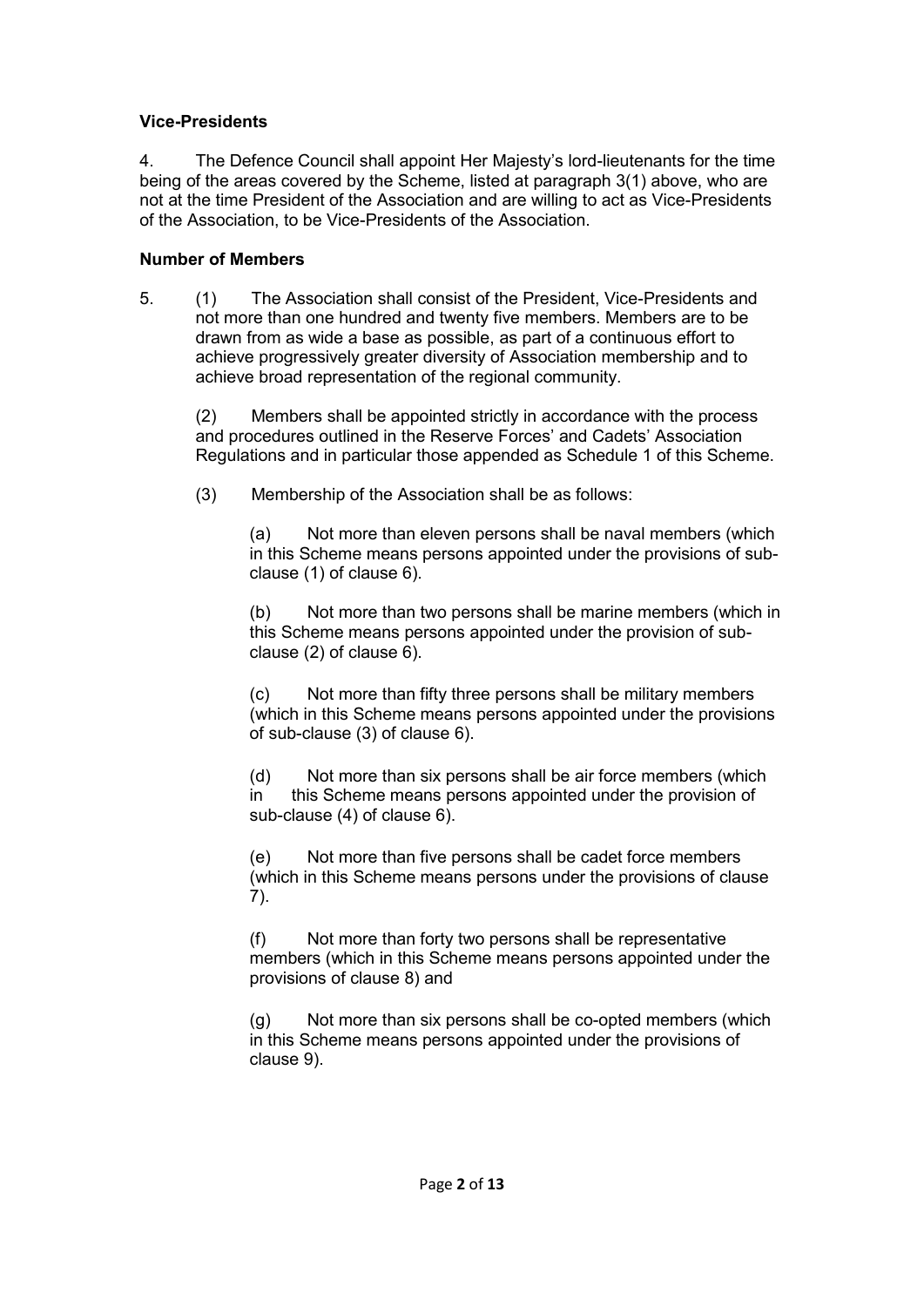## **Naval, Military and Air Force Members**

6. (1) Naval members

(a) The Commanding Officer of HMS Hibernia and the Senior Naval Officer Northern Ireland shall be ex officio naval members of the association.

(b) The Association shall appoint as selected naval members of the Association, after consultation with the said Chief of Naval Personnel & Training and Second Sea Lord persons who are members or former members of Her Majesty's naval forces, or who are persons specially qualified by their interest in and knowledge of naval matters.

(2) Marine Members

(a) The Commanding Officer of the sub-unit in Northern Ireland shall be ex officio marine member of its association.

(b) The Association shall appoint as selected marine members of the Association, after consultation with the said Commandant General Royal Marines, persons who are members or former members of Her Majesty's marine forces, or who are persons specifically qualified by their interest in and knowledge of matters affecting the marine forces.

(3) Military Members

(a) Both senior Army Regular and Reserve officers appointed to the Army Regional Point of Contact **(**RPOC) in the area for which the Association is established, and the Commanding Officer of each unit of the Army Reserve which is defined as a Colonel's or Lieutenant Colonel's command in the area for which the Association is established, approved by the Adjutant General, shall be ex officio military members of the Association.

(b) The senior officer of each unit of the Army Reserve in the area for which the Association is established being a unit or sub-unit recommended by the Adjutant General, not represented by a person who is an ex officio military member of the Association by virtue of the provisions of sub paragraph (a) of this paragraph, shall be an ex officio military member of the Association.

(c) The Association shall appoint as selected military members of the Association, after consultation with the said Adjutant General, persons who are members or former members of Her Majesty's military forces, or who are persons specifically qualified by their interest in and knowledge of military matters.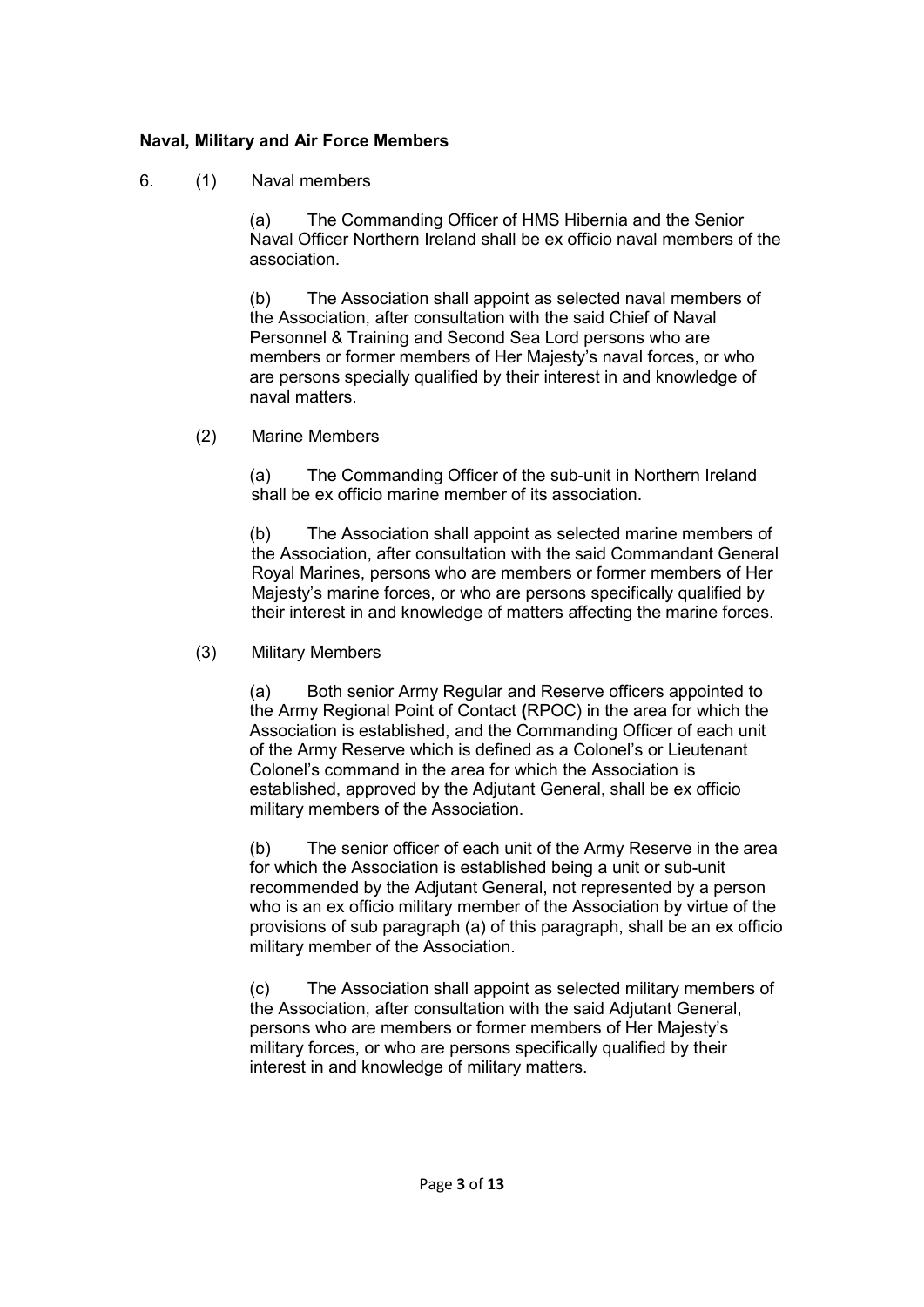## (4) Air Force Members

(a) The Commanding Officer of 502 Squadron Royal Air Force shall be ex officio air force members of the Association.

(b) The Association shall appoint as selected air force members of the Association, Officers commanding Royal Air Force Stations located within its area, with the approval of the Chief of the Air Staff. The Association may also on the advice of the air force member serving as Chairman as one of the Vice-Chairmen of the Association, appoint former members of Her Majesty's Air Forces or persons who are specially qualified by their interest in and knowledge of matters relating to aviation as selected members of the Association.

Provided that:

 $(i)$  If the aggregate of the number of naval, marine, military and air Force members shall at any time become less than one half of the total number of members of the Association at that time, further naval, marine, military and air force members (within the limit stated in Clause 5) shall be appointed as soon as practicable;

(ii) The Association may recommend to the said Chief of Naval Personnel & Training and Second Sea Lord Commandant General Royal Marines, Adjutant General and Chief of the Air Staff, the number of selected naval, marine and air force members respectively who shall be appointed at any one time;

(iii) The provisions of this Clause are subject to the provisions of Clause 5.

(c) Not use the 12 persons representing the functional areas linked to the Association's outputs. These include; youth, F/E, medical, employer, veterans and finance activities.

## **Appointment of Cadet Force Members**

7. The Defence Council may appoint as cadet forces members of the Association persons recommended by the Association as follows:

- (1) One person to represent the Sea Cadet Corps.
- (2) Two person to represent the Army Cadet Force.
- (3) One person to represent the Air Training Corps
- (4) One person to represent the Combined Cadet Force

## **Appointment of Representative Members**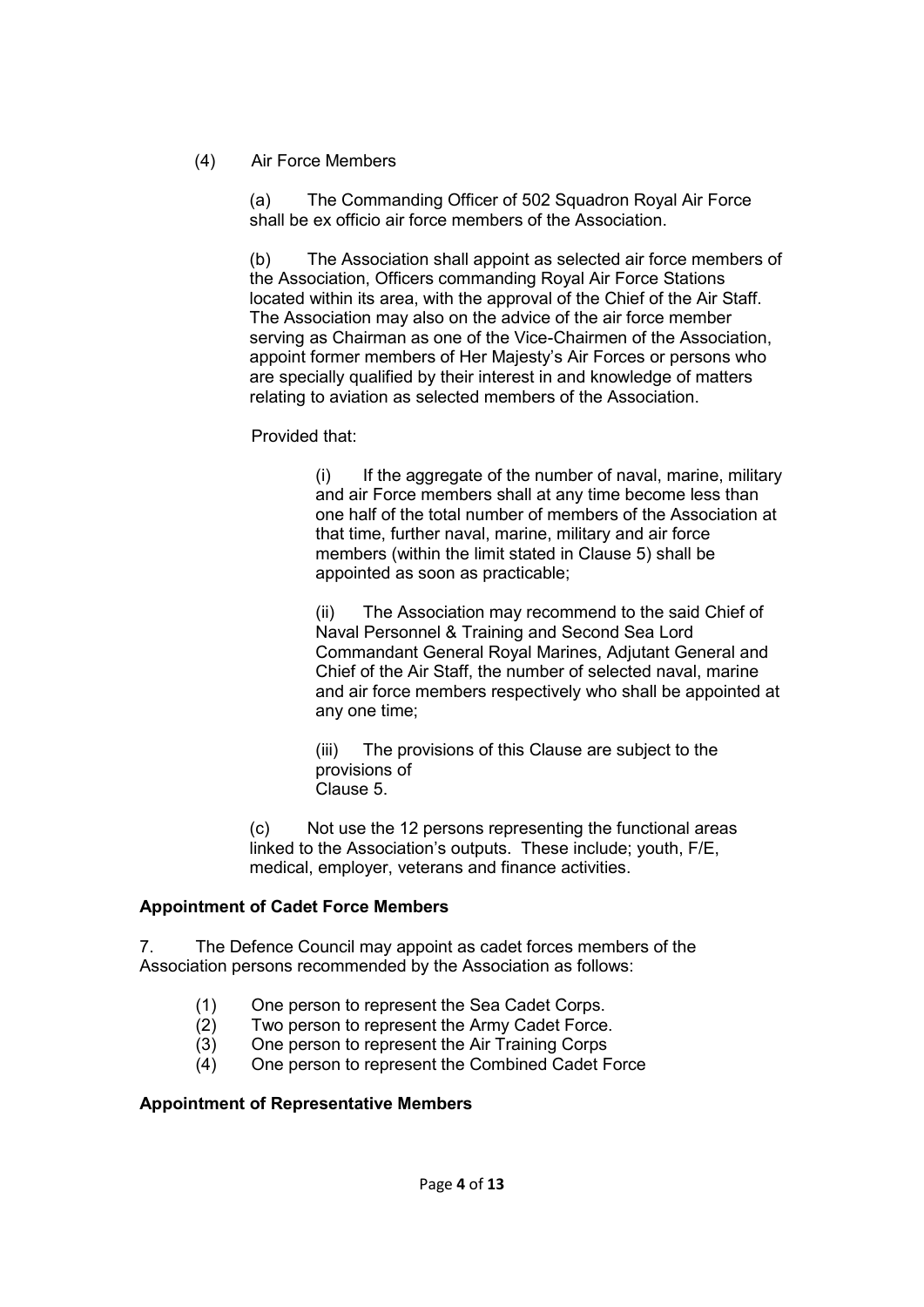- 8. (1) The Defence Council may appoint persons as representative members of the Association after consultation with, and on the recommendation of the bodies to be requested, as follows:
	- (a) One person to represent each of the eleven Local Authorities in Northern Ireland. (LA).

(b) Each of these is an elected representative appointed under the D'Hondt system and, as per the announcement in Parliament on 22 October 2012, will act as Veteran's Champion for his/her authority.

(c) A person to represent Queens University Military Education Committee.

(d) Not less than ten persons to represent employers in the area for which the Association is established.

(e) Not less than six persons to represent employees in the area for which the Association is established.

## **Appointment of Co-opted Members**

- 9. (1) The naval, marine, military, air force, cadet forces and representative members of the Association may appoint co-opted members who shall be full members with power to vote. The period of service of co-opted members is restricted, as detailed in Schedule 1, paragraphs 8 and 9.
	- (2) (a) In every year in which all the members of the Association are newly appointed, the first business of the first meeting of the Association, which for this purpose shall consist of the President, Vice-Presidents, naval, marine, military, air force, cadet forces and representative members, shall be the appointment of co-opted members;

(b) Co-opted members of the Association shall include persons interested in cadet matters.

(3) The provisions of this Clause are subject to the provisions of Clause 5.

## **Chairman and Vice-Chairmen**

10. (1) (a) The Association shall elect a member of the Association to be Chairman, bearing in mind the requirements outlined in the Reserve Forces' and Cadets' Association Regulations; and

> (b) Two or more members of the Association shall be elected Vice-Chairmen of the Association.

(c) Of the Chairman and Vice-Chairman, at least one shall be a naval or marine member of the Association and at least one shall be a military member of the Association and at least one shall be an air force member of the Association.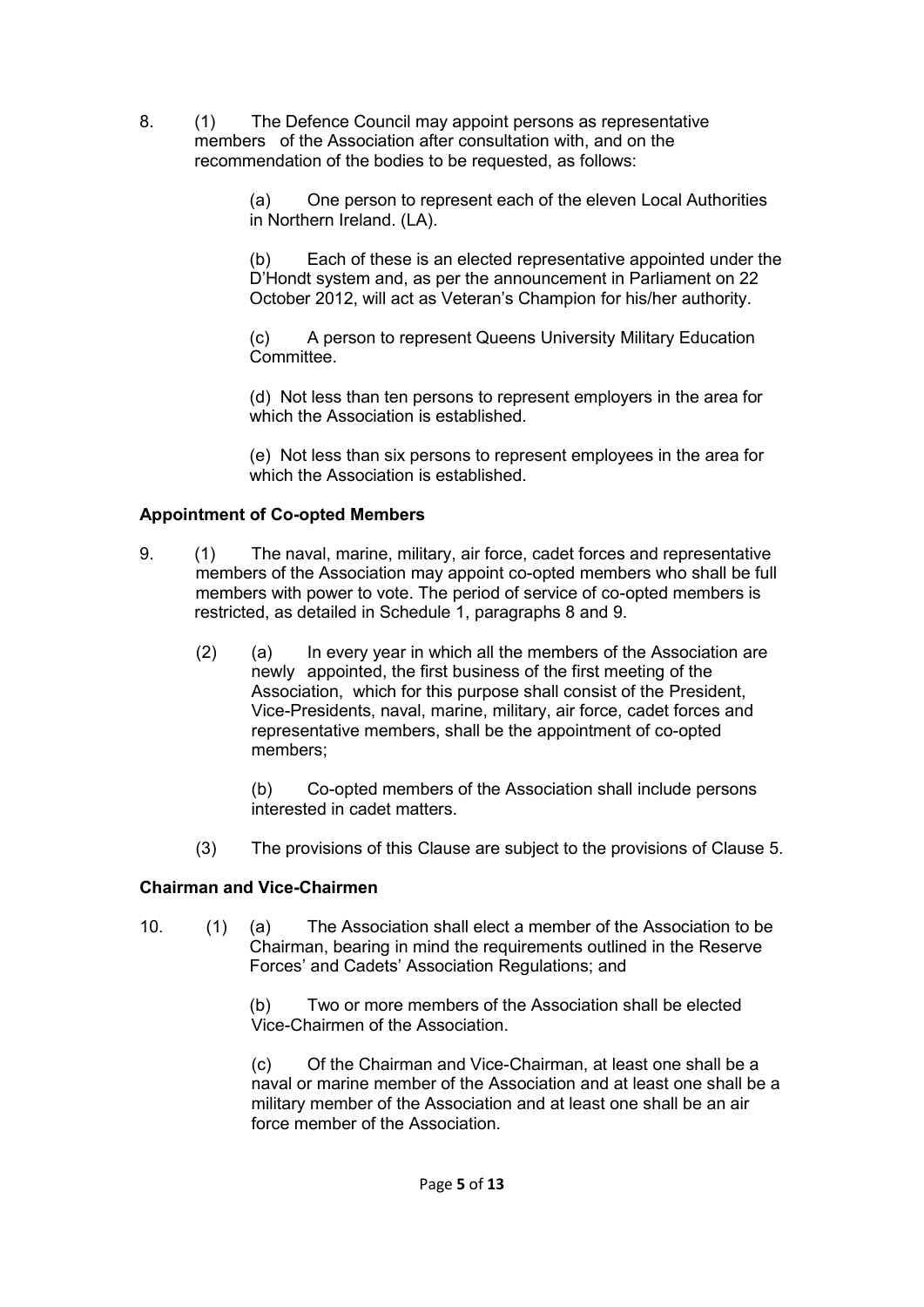(d) In every year in which all the members of the Association are newly appointed, the election of the Chairman and Vice-Chairmen shall take place at the first meeting of the Association at which the coopted members shall be entitled to vote.

(e) The term of office of the Chairman and Vice-Chairman shall be deemed to begin on the day on which the naval, marine, military, air force, cadet forces and representative members came into office.

(2) (a) The term of office of a Vice-Chairmen shall be one year and he shall be eligible for re-election (subject to the provisions of Clause 14).

(b) No person who has held the office of Vice-Chairman for a total of five terms (whether consecutive or not) shall be eligible for reelection to that same office at any subsequent election, except with the consent of the President of the Association signified in writing and produce to the meeting of the Association at which such re-election is to be proposed.

(3) (a) The term of office of the Chairman shall be one year and he shall be eligible for re-election (subject to the provisions of Clause 14).

(b) No person who has held the office of Chairman for a total of five terms (whether consecutive or not) shall be eligible for re-election to that same office at any subsequent election, except with the consent of the President of the Association signified in writing and produced to the meeting of the Association at which such re-election is to be proposed.

# **Term of Office**

11. (1) The President of the Association shall be appointed for such terms as the Defence Council may decide, provided that the term shall not exceed five years.

## **Dismissal of Members from Office**

12. The Defence Council may, at its discretion, dismiss a member of the Association from his office as a member of the Association, provided that the Defence Council shall not exercise this right without first having consulted the President of the Association.

# **Vacation of Office**

13. A representative member of the Association appointed under the provision of Clause 8 who ceases to be an elected member of the authority or body, or who ceases to be a representative of the interest for which he was appointed, shall thereupon vacate his office as a representative member of the Association.

14. A member of the Association, other than an ex officio naval member of the Association or an ex officio marine member of the Association or an ex officio military member of the Association or an ex officio air force member of the Association shall vacate his office as a member of the Association on reaching the age of 70 years and so not be eligible for re-appointment.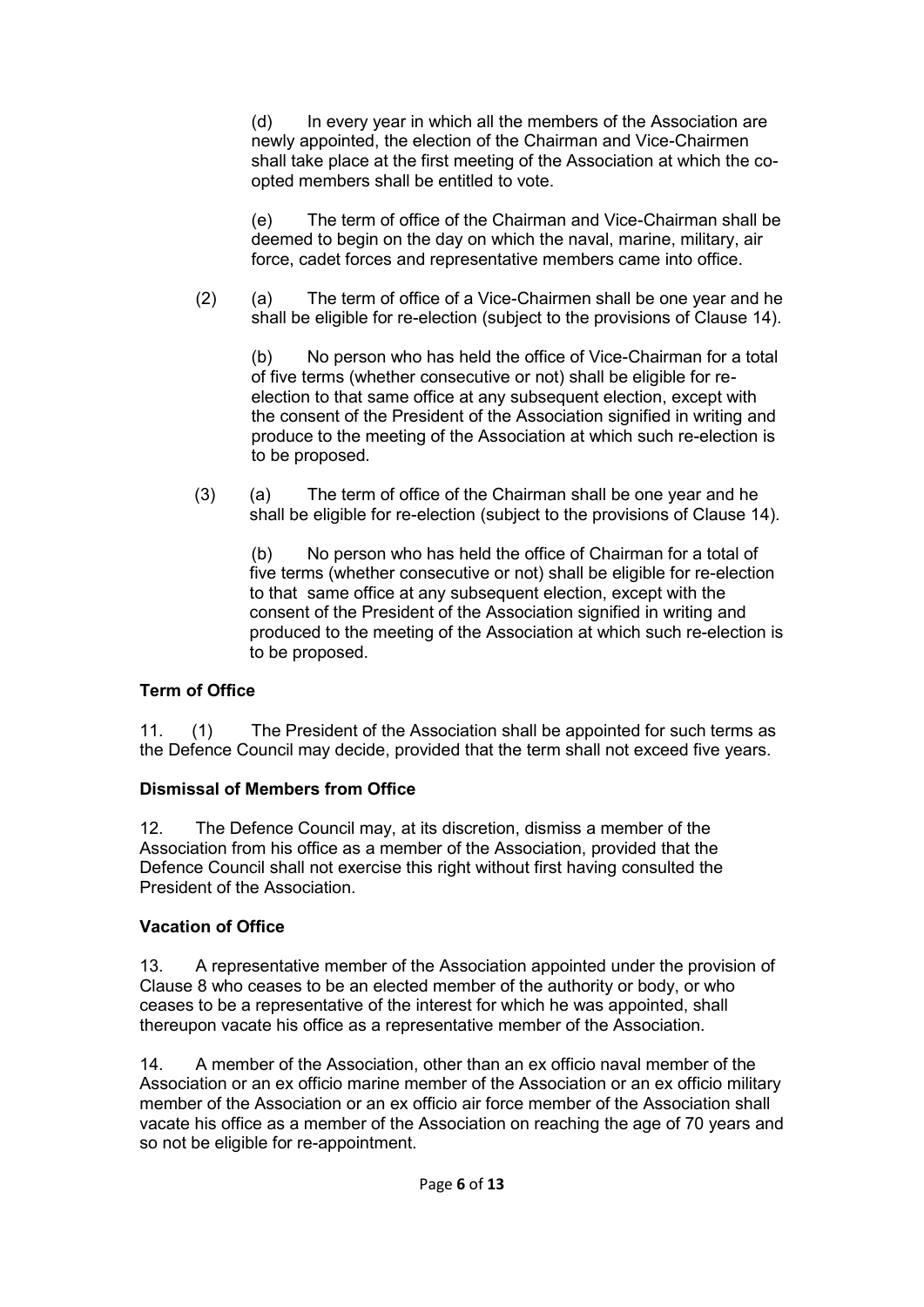Provided that:

(a) Where the President of the Association is satisfied that the reappointment of a member after that member has reached the age of 70 years is in the best interest of the Association, he may re-appoint, or, as the case may be, approve the re-appointment of that member for a period not exceeding one year at a time.

(b) If the authority or body, on whose recommendation a representative member was appointed, recommends that the representative member be reappointed as that member has reached the age of 70 years, the President may re-appoint that member for a period not exceeding one year at a time.

(c) Where a member of the Association reaches the age of 70 years and is currently serving as Chairman or Vice-Chairmen of the Association, he shall remain a member until he has completed his term of office as Chairman or Vice-Chairman or until his successor is appointed. If he is eligible to remain a member of the Association under the provisions of this clause, he shall not be eligible for re-election to the office of Chairman or Vice-Chairman.

# **Disqualified from Holding Office**

15. (1) Subject to the provisions of paragraphs (2) and (3) of this Clause, a person shall be disqualified from being appointed to or being a member of the Association if he holds any office under the Association, or while he is concerned in any bargain or contract entered into with the Association, or if he participates in the profits of any such bargain or contract of work done under the authority of the Association.

(2) A person shall not be treated for the purposes of paragraph (1) of this Clause as being concerned in any bargain or contract entered into with the Association, or as participating in the profits of any such bargain or contract or of work done under the authority of the Association, by reason of his having an interest therein if he has declared that interest and it cannot reasonably be regarded as likely to prejudice the interests of the Association and he takes no part in the discussion relating to that bargain or contract or work (and does not vote in relation thereto).

(3) A person to whom the provisions of paragraph (2) of this Clause do not apply shall nevertheless not be disqualified from being appointed or being a member of the Association by reason of being interested:

(a) In the sale or lease of any lands to the Association, or:

(b) In any agreement as to compensation under the Manoeuvres Act 1958, or:

(c) In any bargain or contract which the Defence Council may by general or special order permits the Association to make.

Provided that he shall not at any meeting of the Association, or meeting of any committee appointed under the provisions of Clause 19, be present during the discussion of or vote on any question in which he has a financial interest.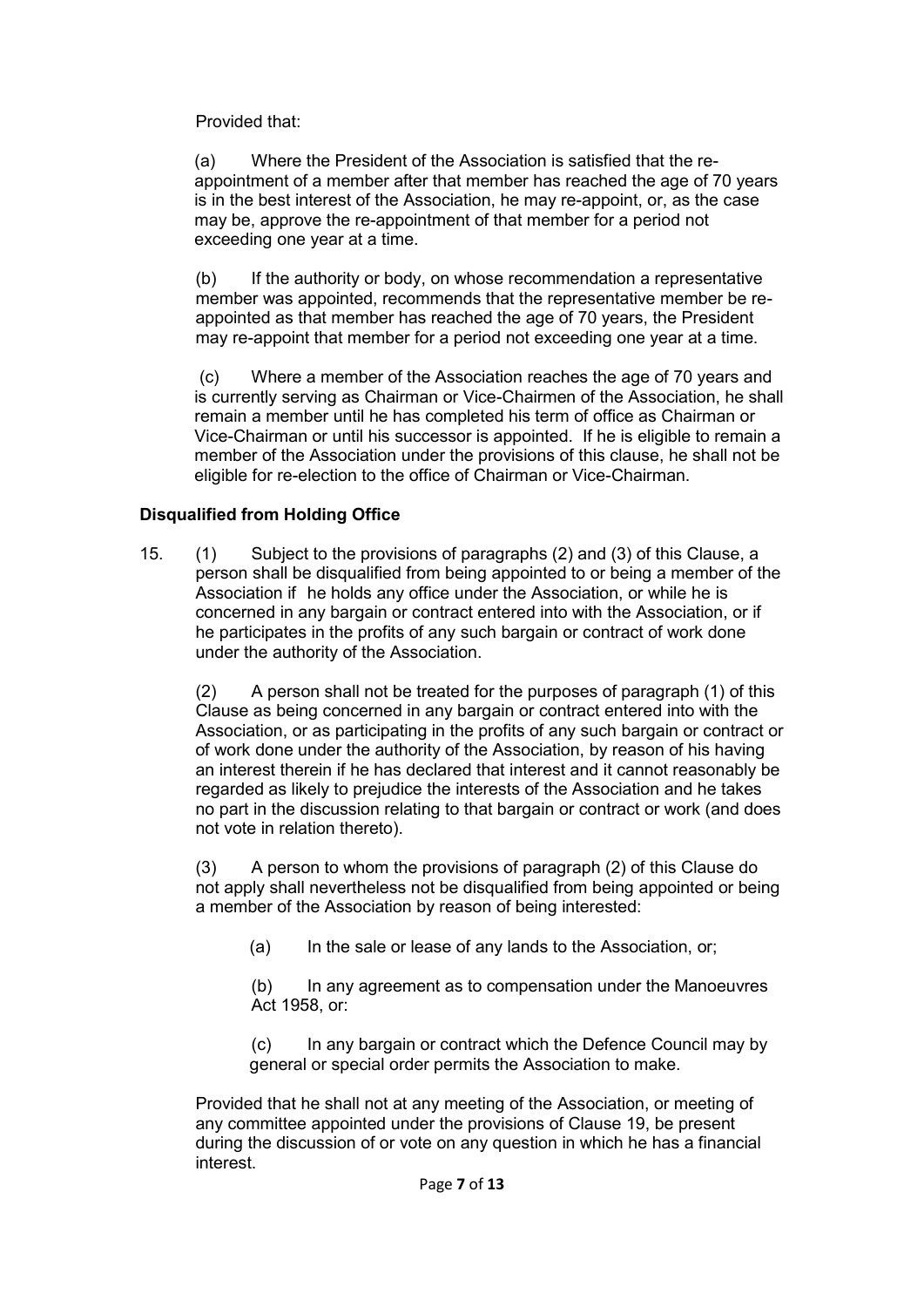# **Vacancies**

16. If a member of the Association, other than a co-opted member shall die, resign, be dismissed, vacate his office, or otherwise cease to be a member of the Association, another person shall as soon as practicable be appointed in his place in accordance with the provisions of this Scheme.

## **Persons to Preside at meetings**

17. (1) The President of the Association, if present at a meeting of the Association, shall be entitled to preside, and, if elects to do so, shall preside.

(2) Subject to the provisions of paragraph (1) of this Clause, at every meeting of the Association the Chairman, if present, shall preside.

(3) Subject to the provisions of paragraph (1) of this Clause, if the Chairman is absent, a Vice-Chairman, if present, shall preside.

(4) Subject to the provisions of paragraph (1) of this Clause, if neither the Chairman nor Vice-Chairman is present the members present at the meeting shall choose a person to preside at the meeting from the Vice-Presidents and members present and the person so chosen shall preside.

# **Quorum**

18. The quorum for plenary meetings of the Association shall be one-fifth of the total number of non-co-opted members of the Association permitted by the provisions of Clause 5.

# **Decisions of Questions by Majority of Votes**

19. Every question at a meeting of the Association shall be decided by a majority of votes of the members present who vote on that question and in the case of equality of votes, the person presiding the meeting shall have the casting vote if he shall be the President or a Vice-President of the Association or a second vote if he shall be a member of the Association.

## **Appointment of Committees**

20. The Association shall appoint the following committees:

(1) Association Board.

(2) Sub-committees each chaired by an appropriate member of the Board, to address business, interfaces; estates; veterans, HE & FE interfaces; medical interfaces, finance and youth affairs.

## **Association Board**

21. (1) The Association shall refer to the Association Board all matters relating to the exercise of powers or the performance of the duties of the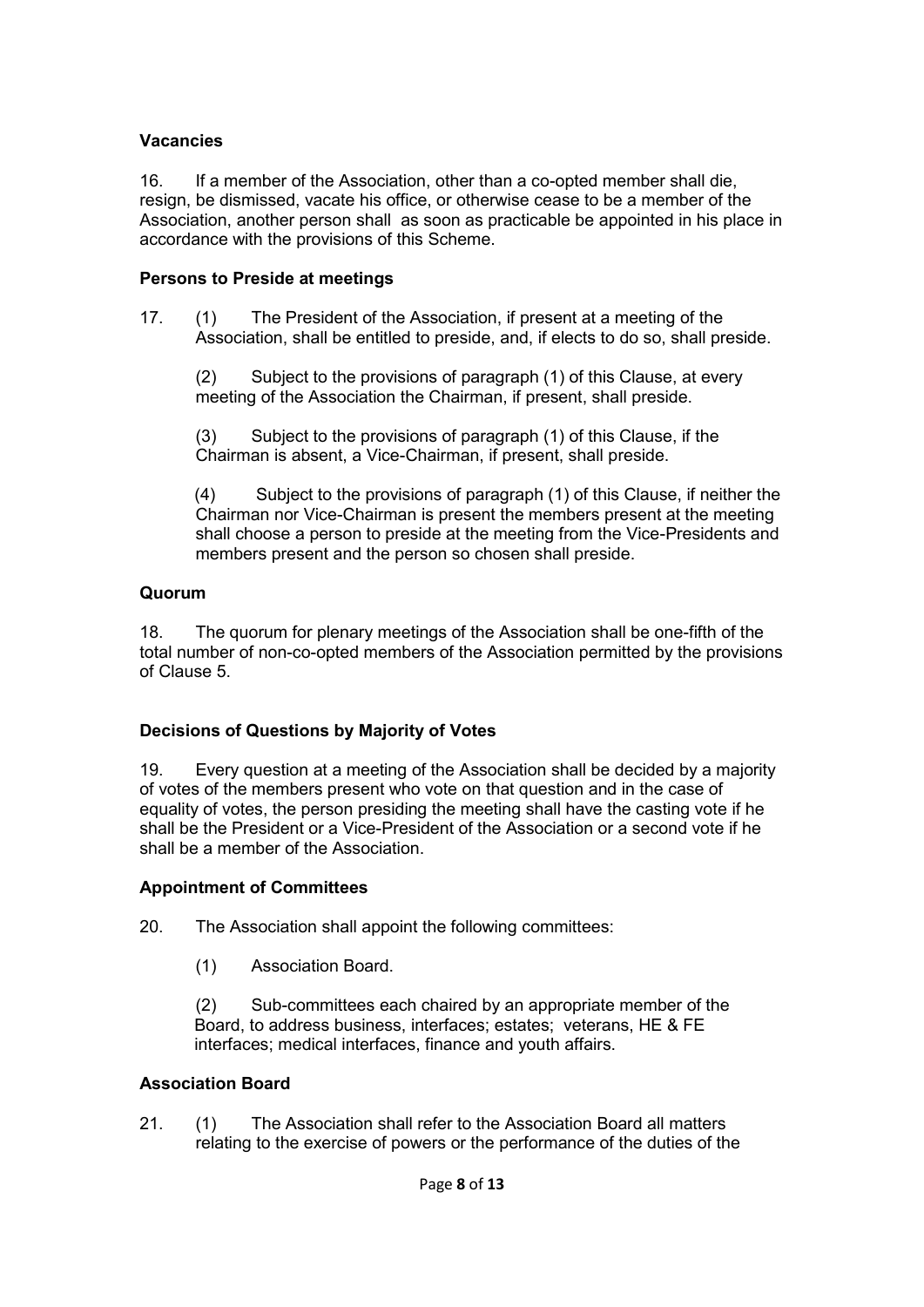Association and the Association Board shall report on such matters to the Association.

(2) In every year in which all the members of the Association are newly appointed, the Association, at its first meeting, shall decide and shall inform the Association Board of the powers which may be exercised and the duties which may be performed by the Association Board without prior reference to the Association.

(3) The Association Board shall consist of the Chairman and Vice-Chairmen of the Association and such other members of the Association as the Association may determine wherever possible, these will represent each of the functional areas listed in paragraph 20 (2). Furthermore the Board will comprise equitable representation from geographical of areas across Northern Ireland. Following the Association's first meeting, as defined in Clause 21 (2), the Association Board, at its first meeting, shall inform the Chairman of the powers which he may exercise and the duties which he may perform without prior reference to the Association Board.

(4) The Chairman and Vice-Chairmen of the Association shall be the Chairman and Vice-Chairmen of the Association Board.

(5) The Association Board shall include a member with appropriate expertise and interest to oversee the Association's activities in each of the following respective areas:

- (a) Finance
- (b) Medical interfaces
- (c) Veteran affairs
- (d) Youth matters (Pathways and Cadets)
- (e) Business interfaces
- (f) Regional Representation as required necessary by the Board as a whole
- (g) Higher and Further Education interfaces

## **Other Committees**

22. (1) Each of the above areas will be supported by a Committee chaired by the designated Board member. Each Committee shall advise the Association Board on matters relating to the area for which the Committee has been appointed.

(2) If the Association Board desires to delegate to an area committee any of the powers and duties which the Association has decided that the Association Board shall exercise or perform under the provisions of paragraph (2) of Clause 20, and the Defence Council approve the delegation, such powers and duties may be delegated by the Association Board to an Area committee.

(3) Each other Committee may include persons as members who are not members of the Association provided that a majority of the members of the Committee shall be members of the Association.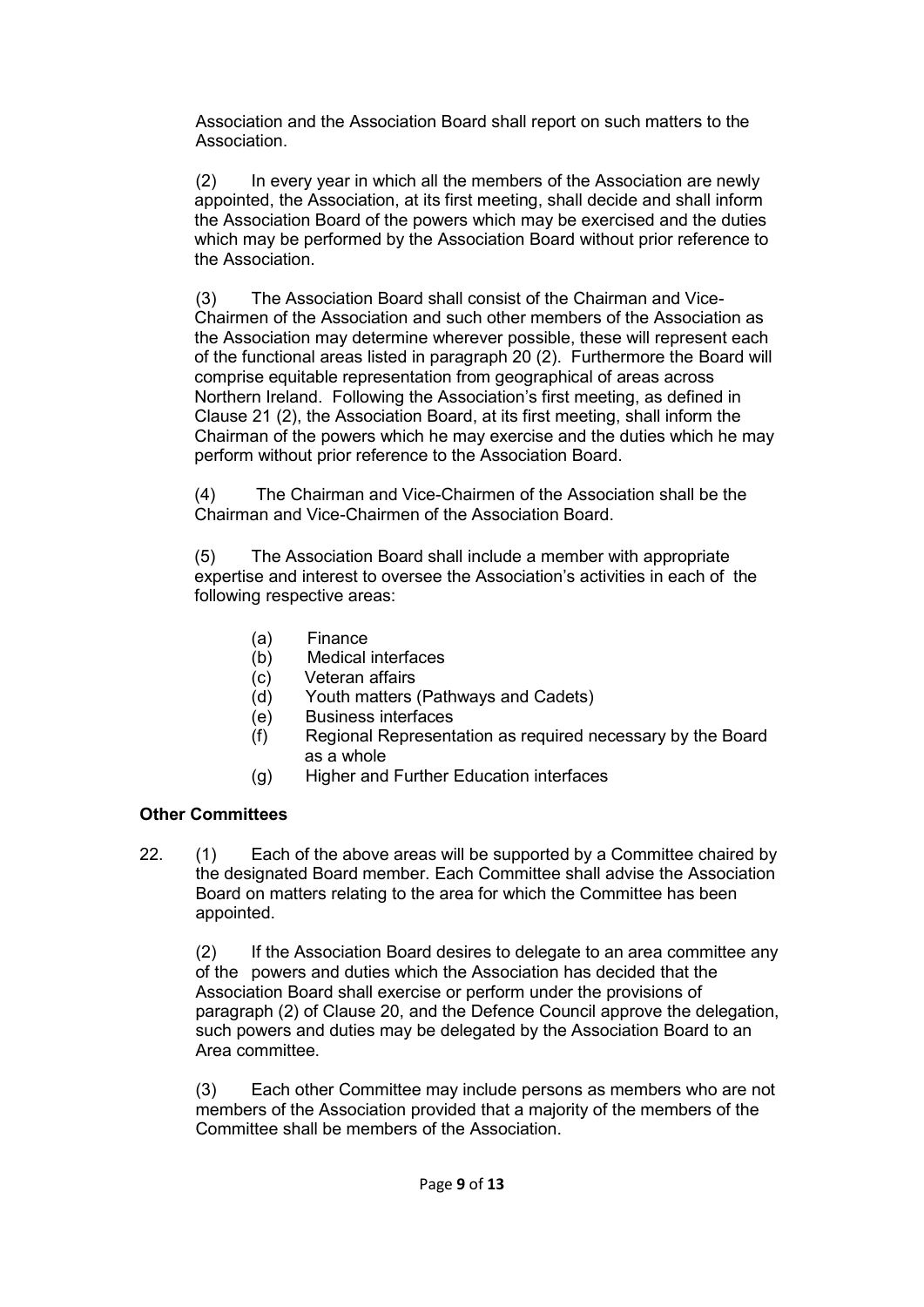### **Financial Expenditure**

23. No payment shall be made by or on behalf of the Association except under the authority of the resolution of the Association in pursuance of a report of the Association Board, or out of an appropriation previously made to the Association Board for which payment is made.

#### **Regulations as to Meetings of Committees**

24. The Association may make, amend and revoke regulations respecting the quorum, proceedings, frequency and place of meeting of any committee appointed under this Scheme, but subject to any regulations the quorum, proceedings and place of meeting shall be such as the committee may determine.

#### **Evidence of Proceedings at Meetings**

25. (1) A minute of the proceedings of the meeting of the Association, or committee thereof, signed at the meeting or the next meeting of the Association or the committee, as the case may be, by the President of the Association, a Vice-President of the Association or a member of the Association describing himself as, or appearing to be, the person presiding at the meeting at which the minute is signed shall be accepted as a true record of such proceedings.

(2) Until the contrary shall appear, every meeting, at which a minute has been made of proceedings shall be deemed to have been properly convened and all the persons present at the meeting shall be deemed to have been entitled to attend and if they voted on a question at the meeting to have been entitled to vote on that question.

(3) Where the meeting was a meeting of a committee, the committee shall be deemed to have been entitled to have been duly appointed and to have had the power to deal with the matters referred to in the minute.

#### **Act or Proceedings of the Association**

26. No act or proceeding of the Association shall be invalid on account of any vacancy in that membership of the Association or on account of the appointment of any member having been defective.

#### **Power to Regulate Procedure**

27. Subject to the provisions of the Scheme, the Association may regulate its own proceedings.

#### **Appointment of Officers**

- 28. (1) The Association shall appoint a Chief Executive whose appointment and terms of appointment shall be in accordance with the provisions of the Reserve Forces' and Cadets' Association Regulations.
	- Page **10** of **13** (2) The Association may appoint other officers and members of staff.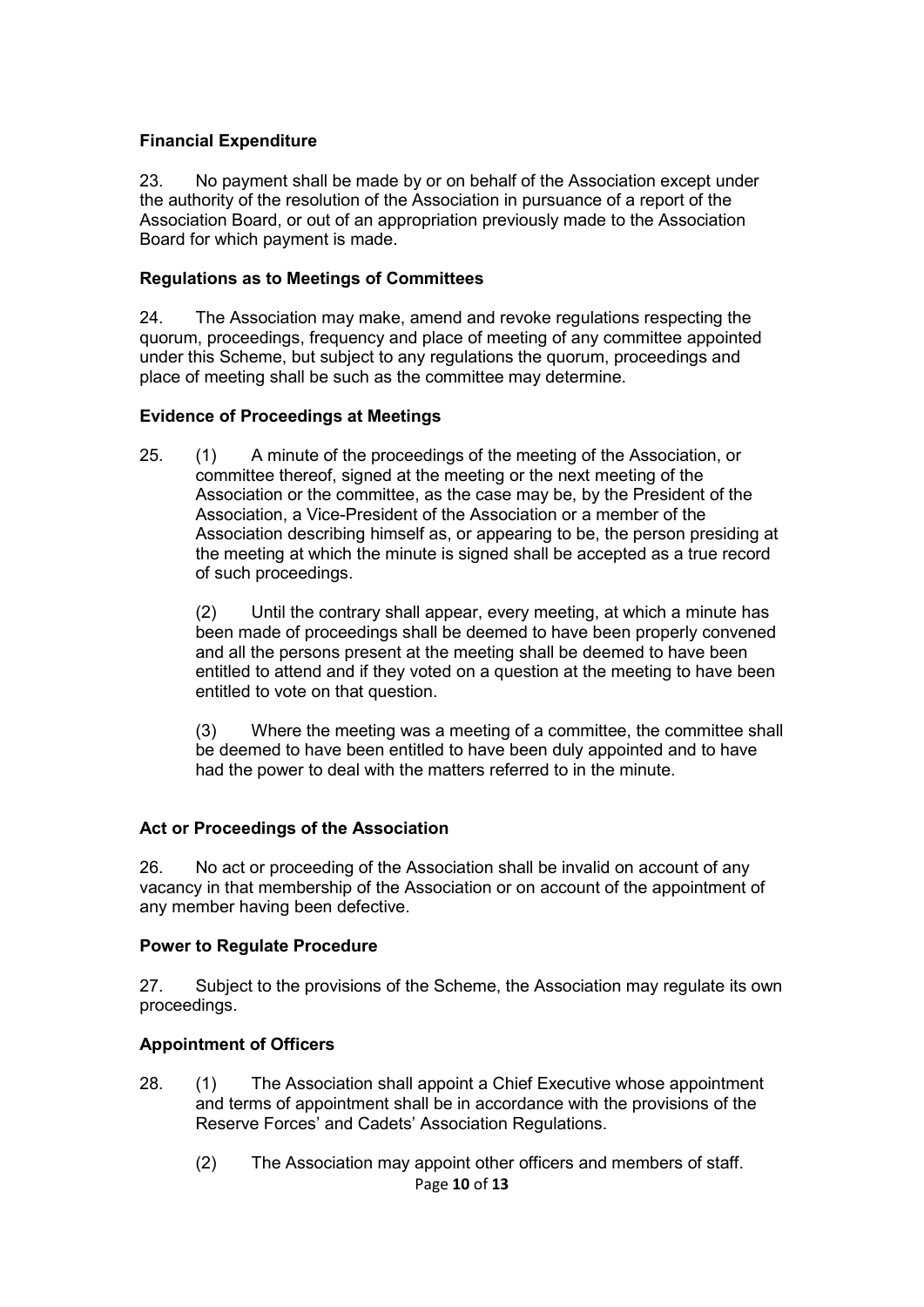## **Power of Certain Officers to Attend and Speak at Meetings**

29. (1) An ex-officio naval, marine, military or air force member of the Association who is a Commanding Officer may, with the consent of the Chairman of the Association, depute his second-in-command or one of his officers to represent him at any meeting of the Association or of a committee thereof which the Commanding Officer represents his unit but no such deputation shall be permitted for the Association Board.

(2) An officer so deputed shall, whether or not he is a member of the Association, be entitled to speak at any such meeting and may vote on questions at the meeting unless the Chairman of the meeting decides that he shall not be entitled to vote on any question or questions.

(3) Brigade or Group Commanders, Flag, General and Air or such other Officers commanding parts of Her Majesty's Forces who are concerned with the duties entrusted to the Association, or an officer deputed by any one of the these Commanders or Officers, may attend any meeting of the Association and may speak thereat, but no Brigade or Group Commander, Flag, General, Air or other such Officer shall be entitled to vote at any such meeting unless he is a member of the Association.

# **Citation**

30. This Scheme may be cited as the Northern Ireland Association Scheme 2020

| Dated.                           |                                   |
|----------------------------------|-----------------------------------|
| Signed by:                       | Signed by:                        |
|                                  |                                   |
|                                  |                                   |
| [Minister for Reserves]          | [Vice Chief of the Defence Staff] |
| On behalf of the Defence Council | On behalf of the Defence Council  |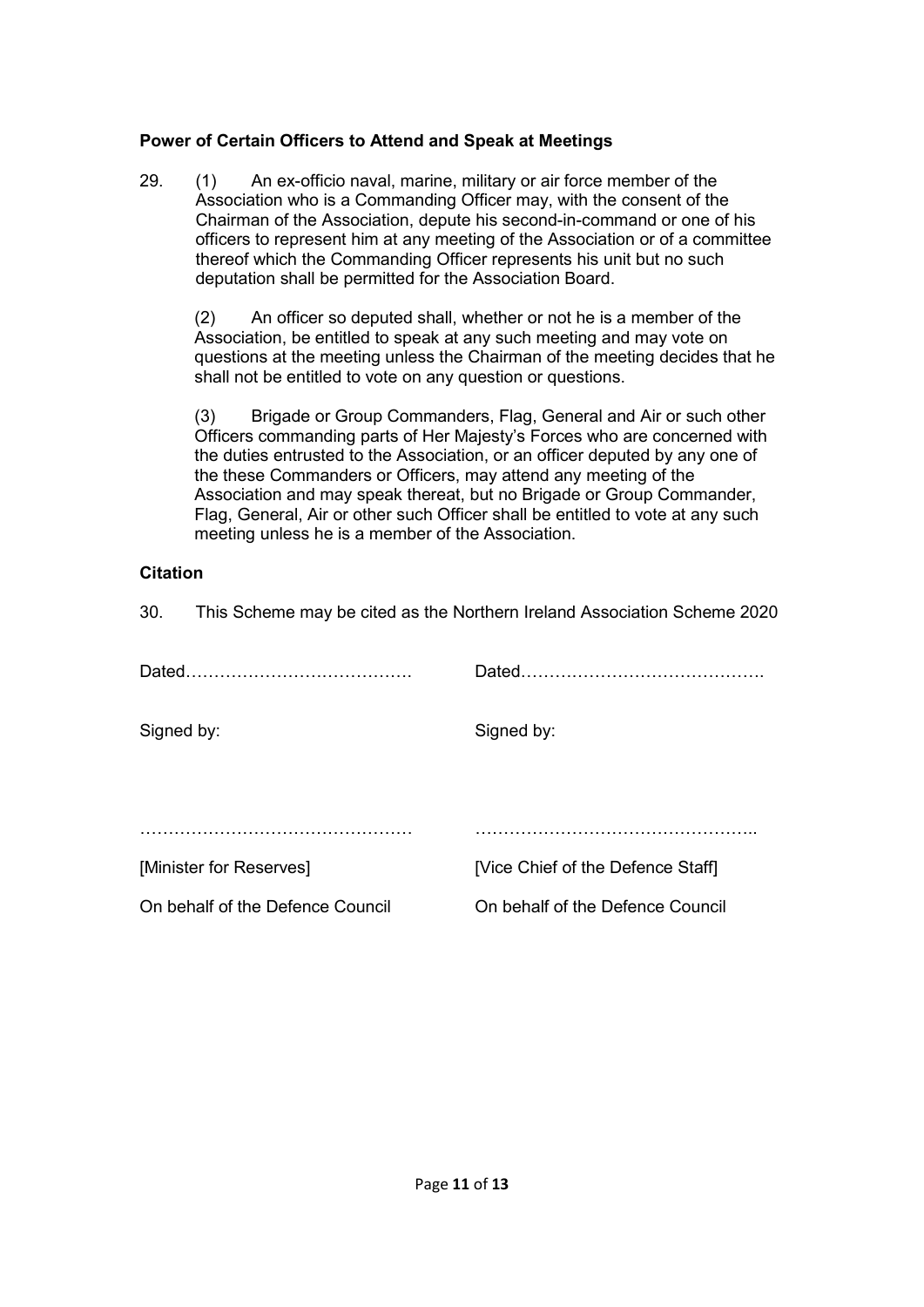# **ANNEX A TO SCHEDULE 1**

# **QUALITIES REQUIRED OF MEMBERS AND CHAIRMAN OF A RESERVE FORCES' AND CADETS' ASSOCIATION**

# **MEMBERS**

1. A Member of a RFCA should:

a. On appointment, be a British or Commonwealth citizen.

b. Be or have been a member of one of Her Majesty's Forces or Cadet Forces; or be specially qualified by their interest in or knowledge of matters pertaining to one or more of Her Majesty's Forces or Cadet Forces; or bring other particular experience, background or interest (such as in employment, local Government, education, finance, property, or business experience) which is of value to an Association in meeting its role and responsibilities.

c. Possess skills and experience which sustain and broaden the expertise available to the Association, in particular in fostering its links both to its own local community and in improving the overall links, which Associations provide between the civil and military communities.

d. Be able to demonstrate a willingness to participate actively and assist in matters concerning the Volunteer Reserve Forces and Cadets within the Association's area. This includes regular attendance at any relevant committee, area (county) or Association meetings and the wish to contribute helpfully to the wider Defence debate.

e. Be prepared, if invited and able to accept, to serve on any relevant Committees of the Association, or to fill an office within such a Committee. Examples of such Committees are the Association Board, Employer Engagement, Recruiting Support, Volunteer Estate and Infrastructure, and Cadet and Youth Committees.

# **CHAIRMAN**

2. The Chairman of a RFCA should:

a. Be a British or Commonwealth citizen and a member of the Association.

b. Be a prominent person in the civilian community with extensive knowledge of at least one of the Armed Forces and, in particular, of the Volunteer Forces. The Chairman will normally have held a command appointment in one of Her Majesty's Forces.